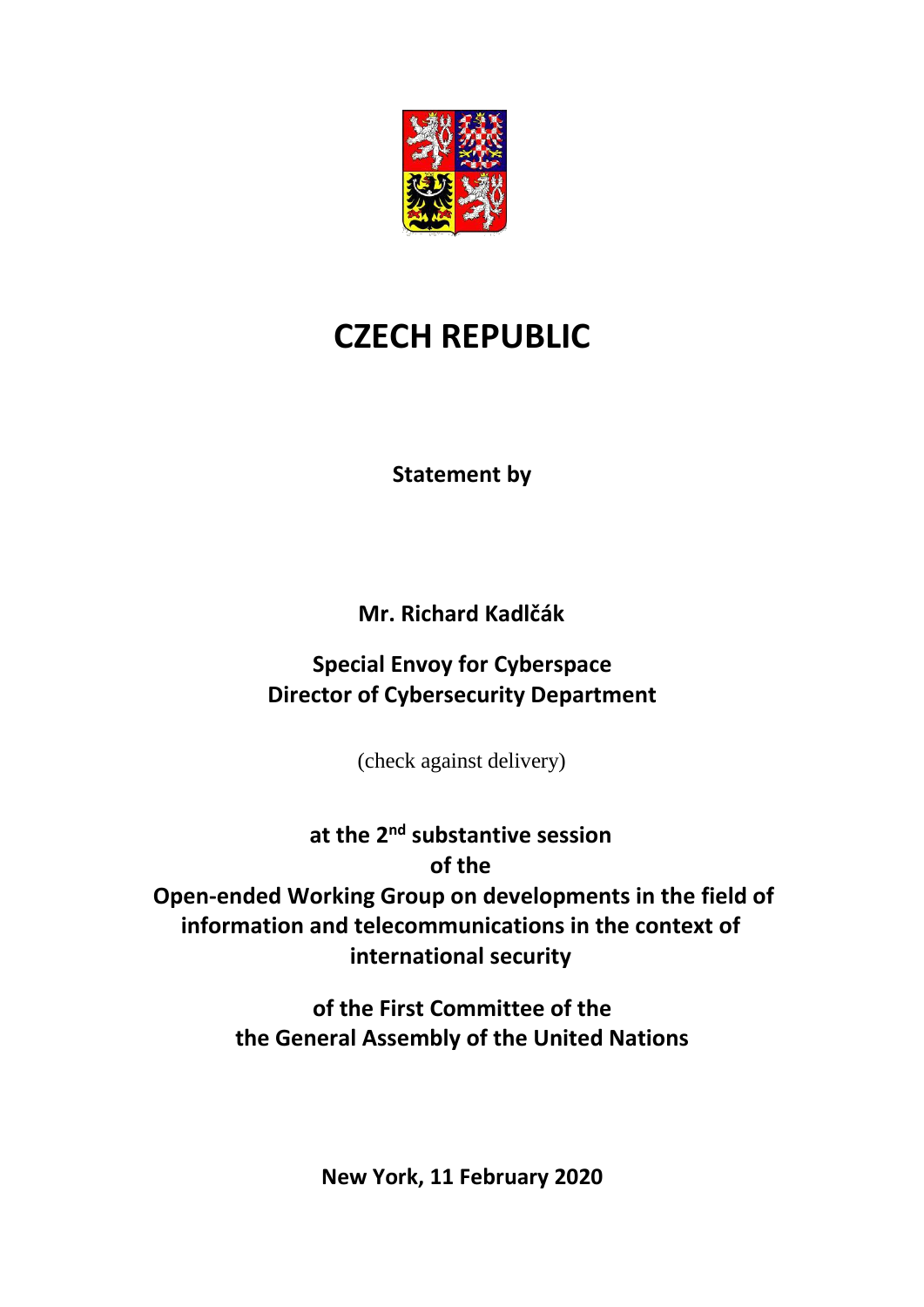### **International law**

The Czech Republic commends the work of the UN GGE regarding the application of international law to the use of ICT´s and welcomes both multilateral, including those in the OEWG, as well as national efforts towards that end.

The Czech Republic is opposed to negotiating a new legal instrument for two principal reasons.

First, as stated by the GGE and many of my colleagues here, existing international law applies to cyberspace in its entirety. Indeed, existing international law provides us with all the necessary tools to prevent actual conflicts in cyber domain. The issue at stake is not a gap in existing law, but compliance with existing law and reaching a common understanding on how to apply the law to today's environment.

Second, the Czech Republic opposes negotiating a new legal instrument, because the developments in ICTs are so rapid and dynamic as to render any potential result of such effort obsolete, perhaps even before we all ratify the outcome. Instead, the Czech Republic prefers an achieving a robust consensus on a dynamic application of international law which will be able to adapt to new developments.

For obvious historical reasons, none of the existing international law instruments explicitly refer to cyber issues. However, this does not mean these instruments somehow cannot be applied to cyberspace. On the contrary, in its advisory opinion of 1971 the International Court of Justice found that an international instrument has to be interpreted and applied within the framework of the entire legal system prevailing at the time of the interpretation. This concept of dynamic, or evolutionary interpretation is also implied in Article 31(3)b of the Vienna Convention on the Law of Treaties.

With that perspective, the Czech Republic would like to highlight its views regarding the applicability of international law in three priority areas: sovereignty, human rights, and international humanitarian law.

## **National Sovereignty over ICTs**

First, the Czech Republic recalls that the principles of sovereignty and sovereign equality of States are cornerstones of the UN Charter and thus concurs with the conclusion contained in the report of the UN GGE that in their use of ICT´s States are obliged to observe principles of international law, including the principle of sovereignty. The Czech Republic concurs with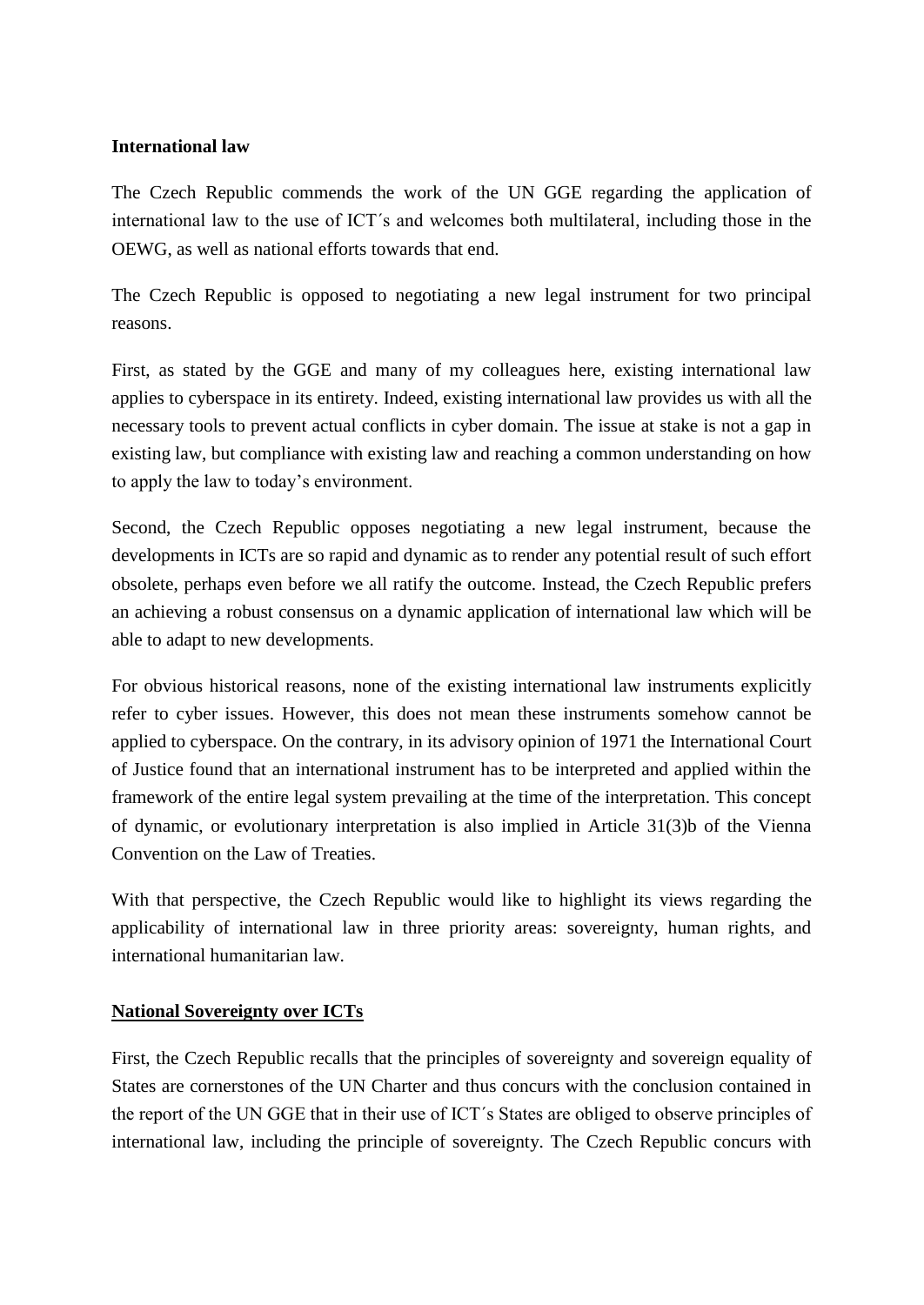those considering the principle of sovereignty as an independent right and the respect to sovereignty as an independent obligation.

The Czech Republic firmly believes that under this principle States may freely exercise without interference in any form by another State both aspects of sovereignty in cyberspace, be it an internal one, with the exclusive jurisdiction over the ICTs located on its territory, or the external one, including the determination of its foreign policy, subject only to obligations under international law.

The Czech Republic considers the following cyber operations in a State's territory as violation of its sovereignty, if attributable to another State:

- A. a cyber operation causing death or injury to persons or significant physical damage;
- B.a cyber operation causing damage to or disruption of cyber or other infrastructure with a significant impact on national security, economy, public health or environment;
- C.a cyber operation interfering with any data or services which are essential for the exercise of inherently governmental functions, and thereby significantly disrupting the exercise of those functions; for example, distributing ransomware which encrypts the computers used by a government and thus significantly delaying the payment of retirement pensions ;
- *D.* cyber operation against a State or entities or persons located therein, including international organisations, conducted by a physically present organ of another State;

## **International Human Rights**

Second, the Czech Republic also recognizes that the rights of states to exercise exclusive jurisdiction over the ICTs located on its territory gives rise not only to rights but also obligations. In particular, the Czech Republic wishes to reiterate that international human rights law is applicable to cyberspace in its entirety.

Indeed, the same rights that people have offline must also be protected online, in particular freedom of expression, which is applicable regardless of frontiers and through any media of one's choice, in accordance with article 19 of the Universal Declaration of Human Rights and of the International Covenant on Civil and Political Rights (ICCPR).

Furthermore, the Czech Republic reiterates that freedom of peaceful assembly and of association, enshrined in Article 22 of the ICCPR, applies to cyberspace as much as it applies to the physical domain.